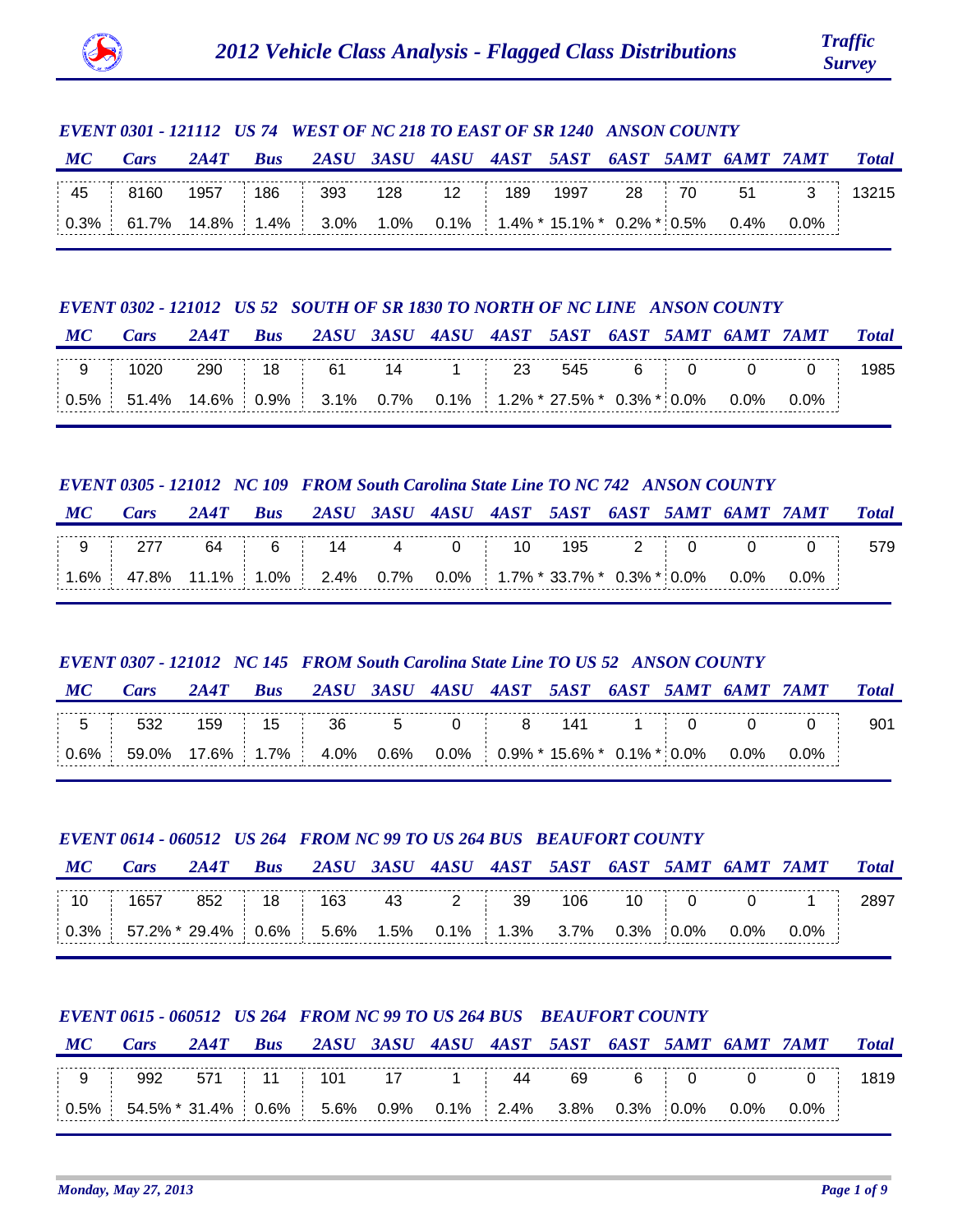

# *EVENT 0620 - 061112 NC 33-306 FROM NC 33 TO NC 306 BEAUFORT COUNTY*

| MC | Cars                                                                  |  |  |  |  |  | 2A4T Bus 2ASU 3ASU 4ASU 4AST 5AST 6AST 5AMT 6AMT 7AMT Total                             |  |
|----|-----------------------------------------------------------------------|--|--|--|--|--|-----------------------------------------------------------------------------------------|--|
|    |                                                                       |  |  |  |  |  | $\pm$ 11 $\pm$ 2138 1116 $\pm$ 27 $\pm$ 185 78 4 $\pm$ 44 228 10 $\pm$ 0 0 2 $\pm$ 3840 |  |
|    | $0.3\%$ 55.7% 29.1% 0.7% 4.8% 2.0% 0.1% 1.1% 5.9% 0.3% 0.0% 0.0% 0.1% |  |  |  |  |  |                                                                                         |  |

#### *EVENT 0622 - 061112 NC 306 FROM NC 33 TO NC 92 BEAUFORT COUNTY*

| MC | Cars |  |  |  |  |  | 2A4T Bus 2ASU 3ASU 4ASU 4AST 5AST 6AST 5AMT 6AMT 7AMT Total |  |
|----|------|--|--|--|--|--|-------------------------------------------------------------|--|
|    |      |  |  |  |  |  |                                                             |  |
|    |      |  |  |  |  |  |                                                             |  |

## *EVENT 0624 - 061112 NC 92 FROM US 264 TO NC 306 BEAUFORT COUNTY*

| МС | Cars                                                                                                              |  |  |  |  |  | 2A4T Bus 2ASU 3ASU 4ASU 4AST 5AST 6AST 5AMT 6AMT 7AMT | <i><b>Total</b></i> |
|----|-------------------------------------------------------------------------------------------------------------------|--|--|--|--|--|-------------------------------------------------------|---------------------|
|    | │ 8 │ 1996 1092 │ 11 │ 197   11   1   41   29   0   0   0   0   3385                                              |  |  |  |  |  |                                                       |                     |
|    | $\vert$ 0.2% $\vert$ 59.0% * 32.3% $\vert$ 0.3% $\vert$ 5.8% 0.3% 0.0% $\vert$ 1.2% 0.9% 0.0% 0.0% 0.0% 0.0% 0.0% |  |  |  |  |  |                                                       |                     |

# *EVENT 0625 - 061212 NC 99 FROM NC 306 TO US 264 BEAUFORT COUNTY*

#### *MC Cars 2A4T Bus 2ASU 3ASU 4ASU 4AST 5AST 6AST 5AMT 6AMT 7AMT Total*

|     | ◡      |     | -    | --<br>J. |     |    |        | .  |    |    |    |         |  |
|-----|--------|-----|------|----------|-----|----|--------|----|----|----|----|---------|--|
| 20/ | * ישרי | .5% | 0.2% | 6.0%     | .9% | 1% | $.8\%$ | 3% | 1% | ገ% | 0% | $0.0\%$ |  |

## *EVENT 0707 - 091112 NC 11-42 FROM NC 903 TO NC 308 BERTIE COUNTY*

| $\bm{MC}$ | Cars                                                                              |  | 2A4T Bus 2ASU 3ASU 4ASU 4AST 5AST 6AST 5AMT 6AMT 7AMT |  |  |  |            |         | <b>Total</b> |
|-----------|-----------------------------------------------------------------------------------|--|-------------------------------------------------------|--|--|--|------------|---------|--------------|
|           | $\frac{1}{2}$ 17 $\frac{1}{2}$ 1702 603 $\frac{1}{27}$ 135 29 0 $\frac{1}{27}$ 44 |  |                                                       |  |  |  | 566 66 0 1 | 88 - 10 |              |
|           | $\vert 0.5\%$ 52.0% 18.4% 0.8% 4.1% 0.9% 0.0% 1.3% 17.3% 2.0% 0.0% 0.0% 2.7% is   |  |                                                       |  |  |  |            |         |              |

## *EVENT 0806 - 030513 NC 11 FROM NC 74-76 TO NC 53 BLADEN COUNTY*

| MC | Cars                                                                                            |  | 2A4T Bus 2ASU 3ASU 4ASU 4AST 5AST 6AST 5AMT 6AMT 7AMT Total |  |  |  |  |  |
|----|-------------------------------------------------------------------------------------------------|--|-------------------------------------------------------------|--|--|--|--|--|
|    |                                                                                                 |  |                                                             |  |  |  |  |  |
|    | $\vert$ 0.3% $\vert$ 40.7% 16.5% 1.1% 3.3% * 5.9% * 0.6% * 1.0% * 30.4% * 0.2% * 0.0% 0.0% 0.0% |  |                                                             |  |  |  |  |  |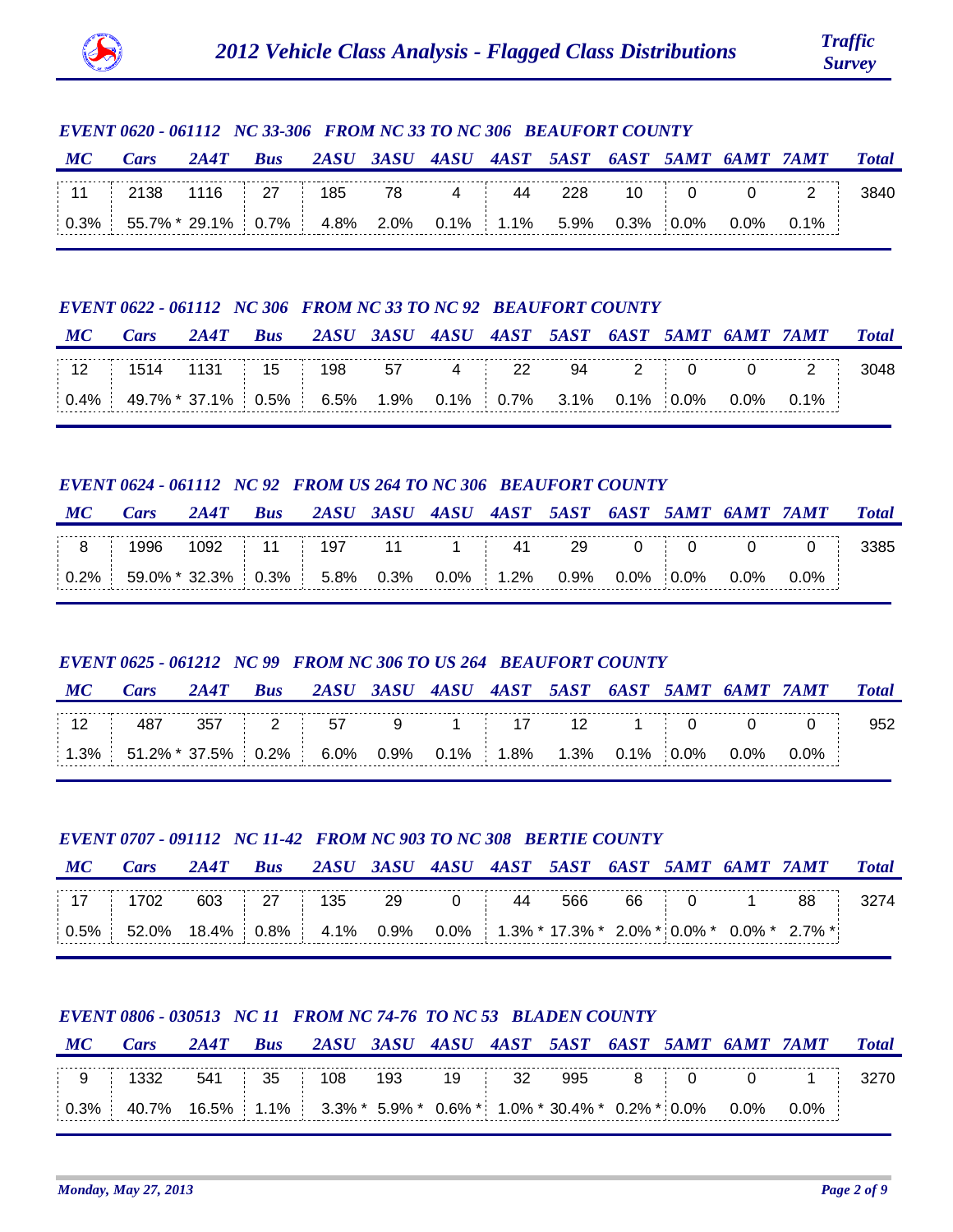

# *EVENT 0809 - 121812 NC 53 FROM US 701/NC 41-53 TO NC 210 BLADEN COUNTY*

| MC | Cars                                                                                    |  |  |  |  |  | 2A4T Bus 2ASU 3ASU 4ASU 4AST 5AST 6AST 5AMT 6AMT 7AMT Total                  |  |
|----|-----------------------------------------------------------------------------------------|--|--|--|--|--|------------------------------------------------------------------------------|--|
|    |                                                                                         |  |  |  |  |  | $\pm$ 10 $\pm$ 443 202 $\pm$ 20 $\pm$ 48 16 0 $\pm$ 17 166 1 $\pm$ 0 0 0 920 |  |
|    | $\vert$ 1.1%   48.2% 22.0% 2.2%   5.2% 1.7% 0.0%   1.8% * 18.0% * 0.1% * 0.0% 0.0% 0.0% |  |  |  |  |  |                                                                              |  |

#### *EVENT 0810 - 121812 NC 210 FROM NC 53 TO NC 41 BLADEN COUNTY*

| МС | Cars                                                                        |  |  |  |  |  | 2A4T Bus 2ASU 3ASU 4ASU 4AST 5AST 6AST 5AMT 6AMT 7AMT Total |  |
|----|-----------------------------------------------------------------------------|--|--|--|--|--|-------------------------------------------------------------|--|
|    |                                                                             |  |  |  |  |  |                                                             |  |
|    | $\vert$ 2.1% 48.3% 22.8% 1.8% 5.1% 2.1% 0.2% 1.1% 16.3% 0.5% 0.0% 0.0% 0.0% |  |  |  |  |  |                                                             |  |

## *EVENT 0829 - 121812 NC 210 FROM NC 11 TO NC 53 BLADEN COUNTY*

| $\bm{M}\bm{C}$ | Cars                                                                                                                | 2A4T Bus 2ASU 3ASU 4ASU 4AST 5AST 6AST 5AMT 6AMT 7AMT |  |  |  |  |  | <b>Total</b> |
|----------------|---------------------------------------------------------------------------------------------------------------------|-------------------------------------------------------|--|--|--|--|--|--------------|
|                | $\frac{1}{1}$ 3 $\frac{1}{2}$ 292 156 $\frac{1}{16}$ 16 $\frac{1}{30}$ 30 5 0 $\frac{1}{11}$ 191 2 0 0 0 0 703      |                                                       |  |  |  |  |  |              |
|                | $\vert$ 0.4% $\vert$ 41.5% * 22.2% $\vert$ 2.3% $\vert$ 4.3% 0.7% 0.0% $\vert$ 1.6% * 27.2% * 0.3% * 0.0% 0.0% 0.0% |                                                       |  |  |  |  |  |              |

# *EVENT 0830 - 121212 NC 210 FROM NC 41 TO US 701 BLADEN COUNTY*

## *MC Cars 2A4T Bus 2ASU 3ASU 4ASU 4AST 5AST 6AST 5AMT 6AMT 7AMT Total*

|      |                                                              | 48 | . . | 46 |  |         |  |
|------|--------------------------------------------------------------|----|-----|----|--|---------|--|
| 0.8% | $50.8\%$ 24.1% 2.1% 4.7% 1.2% 0.0% 4.5% 11.7% 0.1% 0.0% 0.0% |    |     |    |  | $0.0\%$ |  |

## *EVENT 1111 - 032513 NC 126 FROM US 70 TO NC 181 BURKE COUNTY*

| МС | Cars                                                                                                                                    | 2AAT | Bus 2ASU 3ASU 4ASU 4AST 5AST 6AST 5AMT 6AMT 7AMT |  |  |  |  | <b>Total</b> |
|----|-----------------------------------------------------------------------------------------------------------------------------------------|------|--------------------------------------------------|--|--|--|--|--------------|
|    |                                                                                                                                         |      |                                                  |  |  |  |  |              |
|    | $\vert$ 0.7% $\vert$ 58.5% $\vert$ 29.6% $\vert$ 0.2% $\vert$ 8.0% $\vert$ 1.7% $\vert$ 0.2% $\vert$ 1.2% 0.5% 0.0% 0.0% 0.0% 0.0% 0.0% |      |                                                  |  |  |  |  |              |

## *EVENT 2014 - 080612 NC 94 FROM NC 32-94 TO NC 32 CHOWAN COUNTY*

| МС | Cars                                                                  |  |  |  |  |  | 2A4T Bus 2ASU 3ASU 4ASU 4AST 5AST 6AST 5AMT 6AMT 7AMT Total |  |
|----|-----------------------------------------------------------------------|--|--|--|--|--|-------------------------------------------------------------|--|
|    |                                                                       |  |  |  |  |  |                                                             |  |
|    | $0.7\%$ 56.5% 35.4% 0.6% 3.7% 0.8% 0.0% 1.7% 0.6% 0.0% 0.0% 0.0% 0.0% |  |  |  |  |  |                                                             |  |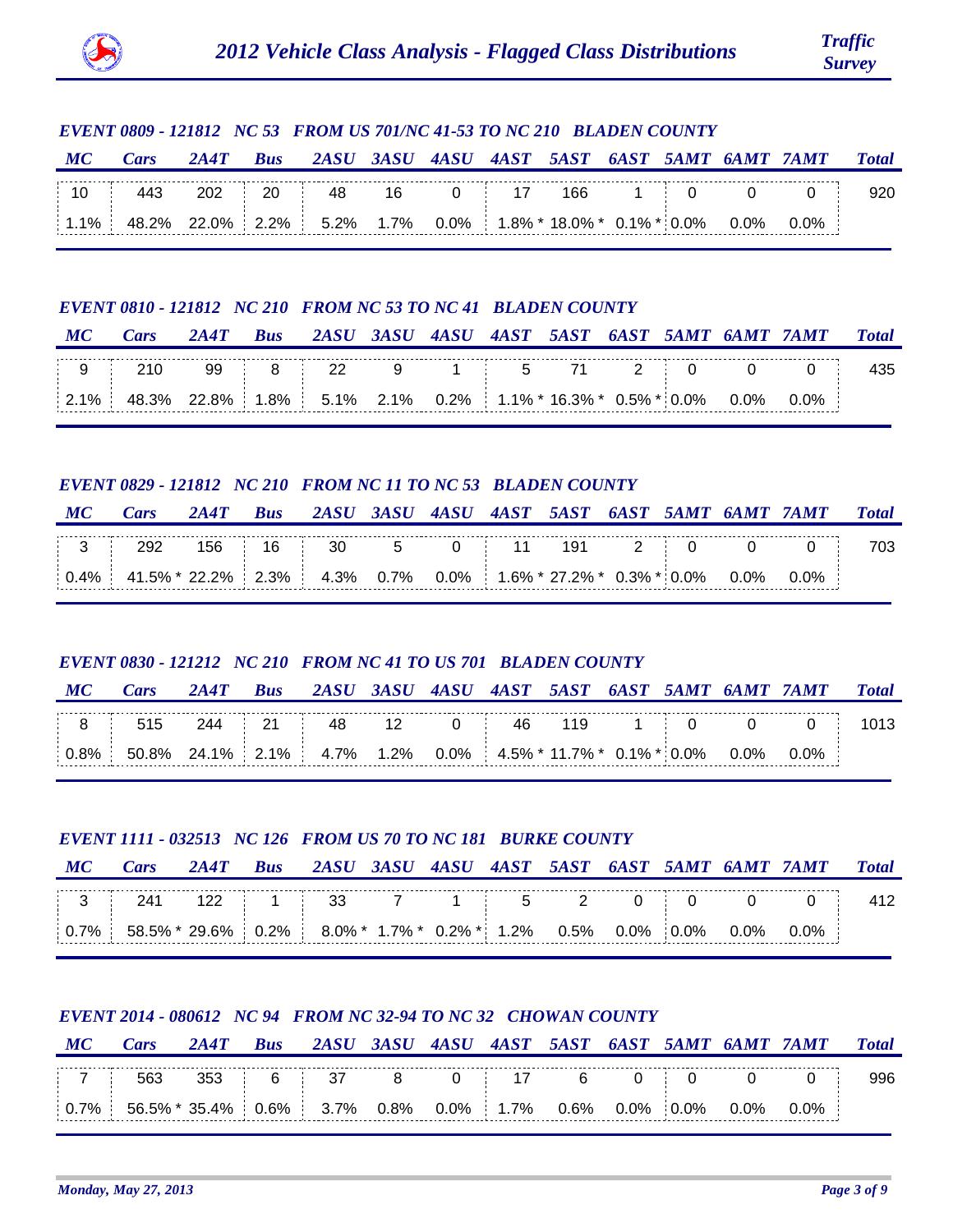

# *EVENT 2523 - 061812 NC 210 FROM US 701 TO NC 242 CUMBERLAND COUNTY MC Cars 2A4T Bus 2ASU 3ASU 4ASU 4AST 5AST 6AST 5AMT 6AMT 7AMT Total* 7 | 421 215 | 5 | 27 6 1 | 12 67 1 | | 1 0 0 | 759 0.9% 0.7% 55.5% \* 28.3% 3.6% 0.8% 0.1% 1.6% 8.8% 0.1% 0.1% 0.0% 0.0%

#### *EVENT 2555 - 061912 NC 82 FROM US 301 TO I-95 CUMBERLAND COUNTY*

| МС | Cars |  |  |  |  |  | 2A4T Bus 2ASU 3ASU 4ASU 4AST 5AST 6AST 5AMT 6AMT 7AMT Total                   |  |
|----|------|--|--|--|--|--|-------------------------------------------------------------------------------|--|
|    |      |  |  |  |  |  |                                                                               |  |
|    |      |  |  |  |  |  | $\vert$ 3.1%* 63.9% 25.3% 1.0% 3.9% 0.9% 0.1% 0.4% 1.3% 0.1% 0.0% 0.0% 0.1% i |  |

## *EVENT 2708 - 060412 US 264 FROM NC 94 TO US 64 DARE COUNTY*

| MC Cars 2A4T Bus 2ASU 3ASU 4ASU 4AST 5AST 6AST 5AMT 6AMT 7AMT Total                             |  |  |  |  |  |  |
|-------------------------------------------------------------------------------------------------|--|--|--|--|--|--|
|                                                                                                 |  |  |  |  |  |  |
| $\vert$ 1.2% $\vert$ 52.6% $\star$ 29.6% 1.2% 7.7% 0.5% 0.0% 4.7% 2.7% 0.2% 0.0% 0.0% 0.0% 0.0% |  |  |  |  |  |  |

# *EVENT 4201 - 112612 NC 87 SOUTH OF SR 1203 TO NORTH OF NC 27 HARNETT COUNTY*

|  |  |  | MC Cars 2A4T Bus 2ASU 3ASU 4ASU 4AST 5AST 6AST 5AMT 6AMT 7AMT Total |  |  |  |  |  |  |  |  |  |  |  |
|--|--|--|---------------------------------------------------------------------|--|--|--|--|--|--|--|--|--|--|--|
|--|--|--|---------------------------------------------------------------------|--|--|--|--|--|--|--|--|--|--|--|

| 190 | <b>J16-</b>      |     |    |    | ?10: |     |       | 357 |       | . – |               |    |  |
|-----|------------------|-----|----|----|------|-----|-------|-----|-------|-----|---------------|----|--|
| 20/ | $-0.80/2$ $-1.2$ | 20/ | 7% | 2% | 20/  | າ∘∧ | $1\%$ | 2%  | $1\%$ |     | ገዓ,<br>$\sim$ | 70 |  |

# *EVENT 4504 - 082812 NC 11 SOUTH OF NC 561 TO NORTH OF NC 42 HERTFORD COUNTY*

| MC | Cars                                                                                     |  | 2A4T Bus 2ASU 3ASU 4ASU 4AST 5AST 6AST 5AMT 6AMT 7AMT Total |  |  |  |  |  |
|----|------------------------------------------------------------------------------------------|--|-------------------------------------------------------------|--|--|--|--|--|
|    |                                                                                          |  |                                                             |  |  |  |  |  |
|    | $\vert$ 0.2% $\vert$ 50.4% 18.1% 0.9% 3.5% 3.0% 0.7% 1.1% 21.8% 0.3% 0.0% 0.0% 0.0% 0.0% |  |                                                             |  |  |  |  |  |

# *EVENT 4520 - 090512 NC 45-461 FROM NC 45 TO NC 461 HERTFORD COUNTY*

| М                                                                           | Cars | 2AAT | <b>Bus</b> |    |      | 2ASU 3ASU 4ASU 4AST 5AST 6AST 5AMT 6AMT 7AMT |  |        | <b>Total</b> |
|-----------------------------------------------------------------------------|------|------|------------|----|------|----------------------------------------------|--|--------|--------------|
| $\overline{20}$                                                             | 1310 |      | 464 37 105 | 24 | 2 31 | 441                                          |  | 11 0 0 |              |
| $\mid 0.8\%$ 53.6% 19.0% 1.5% 4.3% 1.0% 0.1% 1.3% 18.0% 0.4% 0.0% 0.0% 0.1% |      |      |            |    |      |                                              |  |        |              |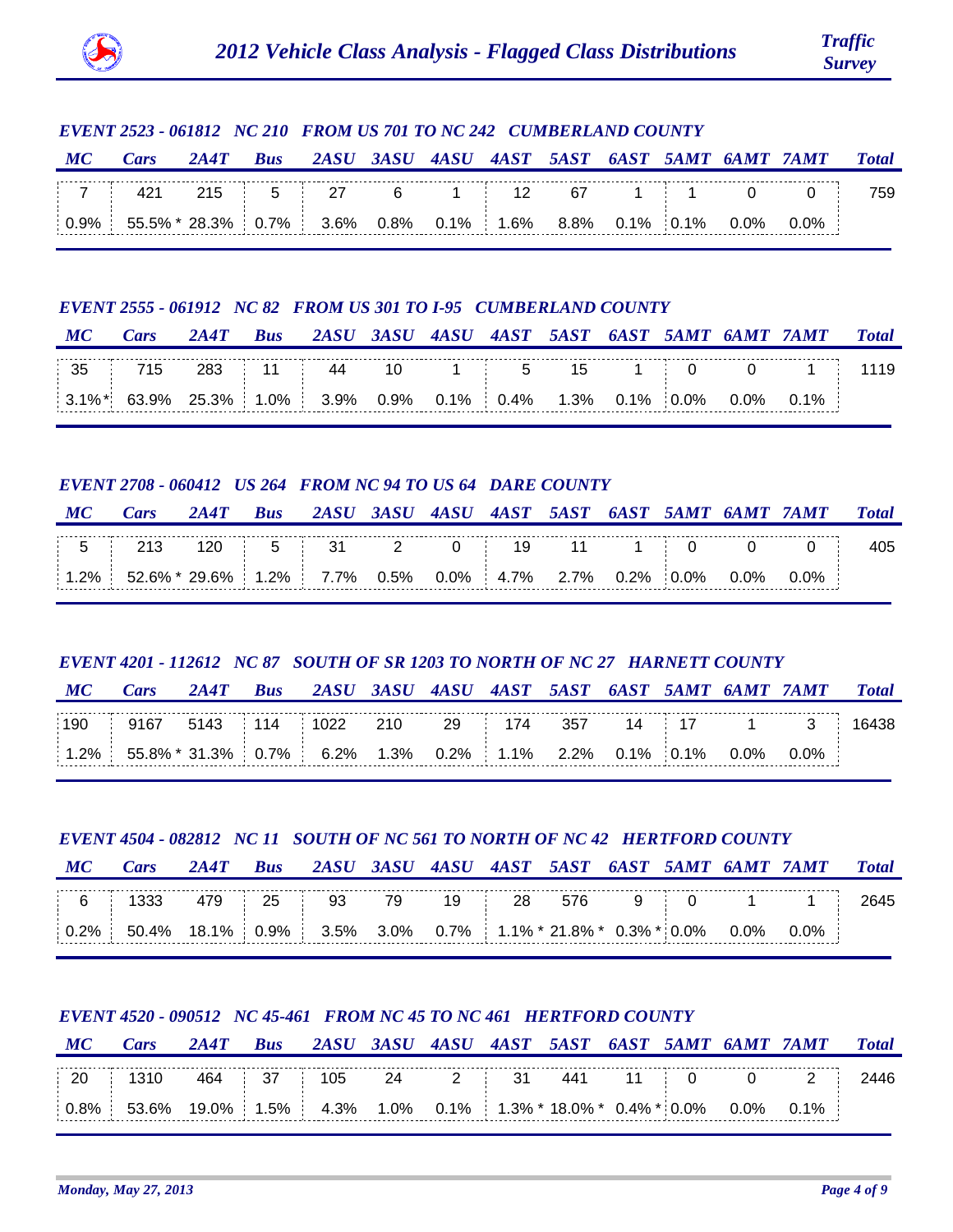

# *EVENT 4535 - 090412 US 258/NC 11 FROM US 158 BYP TO US 158 BUS HERTFORD COUNTY*

| МС | Cars                                                                                  | 2A4T | <b>Bus</b> |  |  |  |  | - 2ASU 3ASU 4ASU 4AST 5AST 6AST 5AMT 6AMT 7AMT | <b>Total</b> |
|----|---------------------------------------------------------------------------------------|------|------------|--|--|--|--|------------------------------------------------|--------------|
|    | $\pm$ 19 $\pm$ 2158 557 $\pm$ 93 $\pm$ 104 23 1 $\pm$ 25 105 5 $\pm$ 1 0 1 $\pm$ 3090 |      |            |  |  |  |  |                                                |              |
|    | $0.6\%$ 69.8% 18.0% 3.0%* 3.4% 0.7% 0.0% 0.8% 3.4% 0.2% 0.0% 0.0% 0.0%                |      |            |  |  |  |  |                                                |              |

#### *EVENT 4606 - 072312 NC 20 FROM NC 71 (ROBESON) TO US 401 BUS HOKE COUNTY*

| $\bm{M}$ C | Cars | 2A4T |  |  |  |  | Bus 2ASU 3ASU 4ASU 4AST 5AST 6AST 5AMT 6AMT 7AMT Total |  |
|------------|------|------|--|--|--|--|--------------------------------------------------------|--|
|            |      |      |  |  |  |  |                                                        |  |
|            |      |      |  |  |  |  |                                                        |  |

## *EVENT 4710 - 061912 NC 45 FROM NC 94 TO US 264 HYDE COUNTY*

| МС    | Cars | 2A4T                                                                                                      |                         |  |  |  | Bus 2ASU 3ASU 4ASU 4AST 5AST 6AST 5AMT 6AMT 7AMT |  |
|-------|------|-----------------------------------------------------------------------------------------------------------|-------------------------|--|--|--|--------------------------------------------------|--|
| 9 278 |      |                                                                                                           | 166 4 31 2 0 32 7 0 0 0 |  |  |  |                                                  |  |
|       |      | $\vert$ 1.7% $\vert$ 52.8% * 31.5% $\vert$ 0.8% $\vert$ 5.9% 0.4% 0.0% 6.1% 1.3% 0.0% 0.0% 0.0% 0.0% 0.0% |                         |  |  |  |                                                  |  |

# *EVENT 5515 - 062612 US 441 BUS S/NC 28 N FROM US 441 BUS SPLIT S TO US 441 BUS SPLIT N MACON*

*MC Cars 2A4T Bus 2ASU 3ASU 4ASU 4AST 5AST 6AST 5AMT 6AMT 7AMT Total*

| 70        |          |      | L                            |       |    | ◡▵ |     |            |    |            |  |
|-----------|----------|------|------------------------------|-------|----|----|-----|------------|----|------------|--|
| <b>AD</b> | LA 302 T | 9% - | 2%<br>---------------------- | $R\%$ | 2% |    | .0% | $\gamma$ % | റാ | ገ%<br>---- |  |

## *EVENT 5710 - 101712 NC 42 FROM US 64 (EDGECOMBE) TO NC 142 MARTIN COUNTY*

| MC | Cars                                                                             |  | 2A4T Bus 2ASU 3ASU 4ASU 4AST 5AST 6AST 5AMT 6AMT 7AMT |  |  |  |  | <b>Total</b> |
|----|----------------------------------------------------------------------------------|--|-------------------------------------------------------|--|--|--|--|--------------|
|    |                                                                                  |  |                                                       |  |  |  |  |              |
|    | $ 5.7\%^* $ 38.7% 17.9% 1.2% 4.7%* 6.4%* 0.0%* 2.9%* 19.9%* 2.7%* 0.0% 0.0% 0.0% |  |                                                       |  |  |  |  |              |

## *EVENT 5745 - 072312 NC 42-142 FROM NC 11 TO NC 142 MARTIN COUNTY*

| MC | <b>Cars</b>                                                                             |  |  |  |  |  | 2A4T Bus 2ASU 3ASU 4ASU 4AST 5AST 6AST 5AMT 6AMT 7AMT Total |  |
|----|-----------------------------------------------------------------------------------------|--|--|--|--|--|-------------------------------------------------------------|--|
|    | │ 6 │ 372  143 │ 9 │ 18   7   0 │ 18  164  17 │ 0   0   0 │  751                        |  |  |  |  |  |                                                             |  |
|    | $\vert$ 0.8%  49.5%  19.0%  1.2%  2.4%  0.9%  0.0%  2.4%  21.8%  2.3%  0.0%  0.0%  0.0% |  |  |  |  |  |                                                             |  |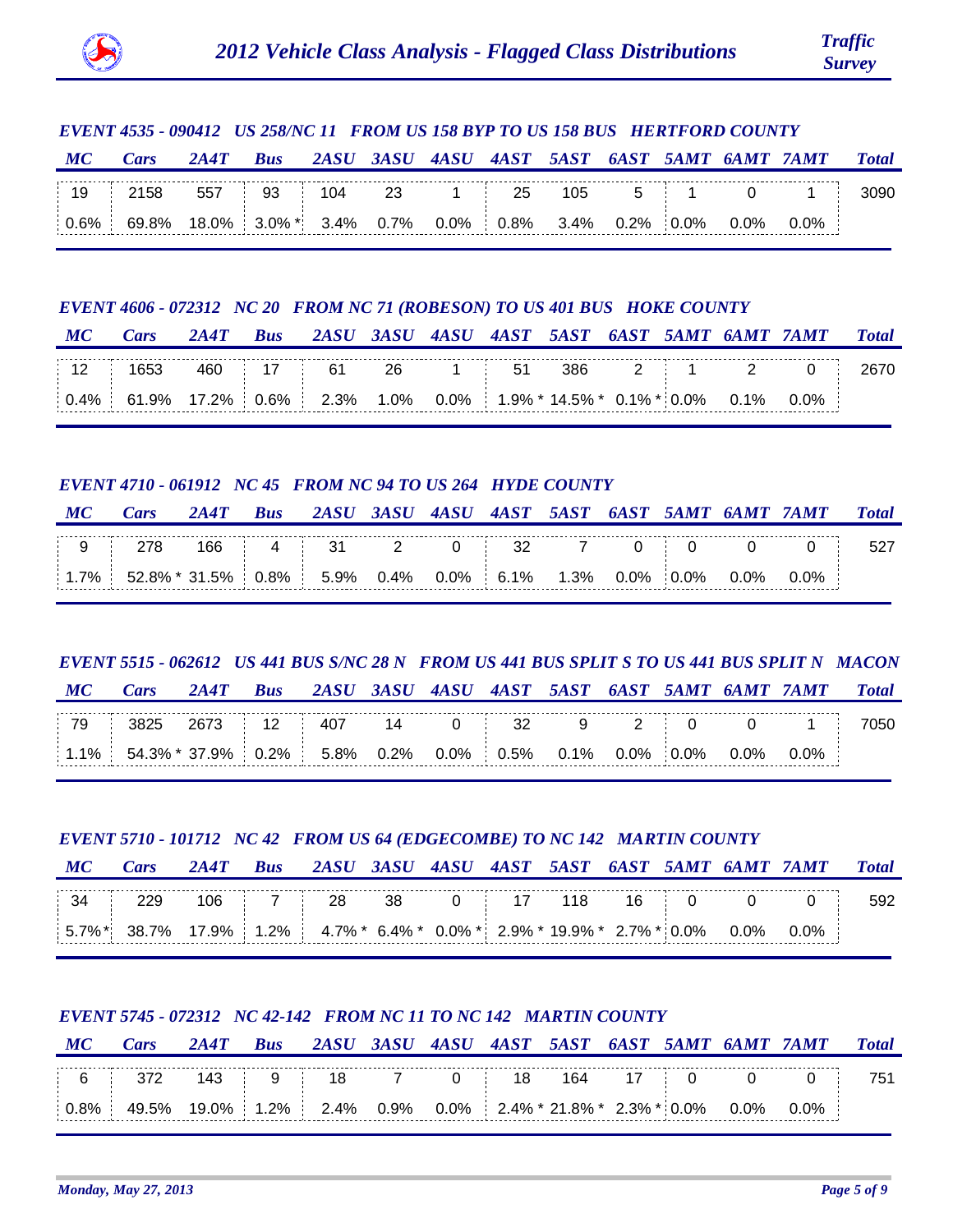

# *EVENT 6105 - 121812 US 220 FROM RICHMOND CO. TO US 220A MONTGOMERY COUNTY*

| М | Cars                                                                  | 2A4T |                            |  |  |  | Bus 2ASU 3ASU 4ASU 4AST 5AST 6AST 5AMT 6AMT 7AMT | <b>Total</b> |
|---|-----------------------------------------------------------------------|------|----------------------------|--|--|--|--------------------------------------------------|--------------|
|   | 3 506                                                                 |      | $149$ 11 61 4 2 3 26 2 0 0 |  |  |  |                                                  |              |
|   | $0.4\%$ 66.1% 19.5% 1.4% 8.0% 0.5% 0.3% 0.4% 3.4% 0.3% 0.0% 0.0% 0.1% |      |                            |  |  |  |                                                  |              |

#### *EVENT 6108 - 021813 NC 109 FROM NC 52 (ANSON) TO NC 731 MONTGOMERY COUNTY*

| М | Cars | 2A4T |  |  |  |  | Bus 2ASU 3ASU 4ASU 4AST 5AST 6AST 5AMT 6AMT 7AMT Total |  |
|---|------|------|--|--|--|--|--------------------------------------------------------|--|
|   |      |      |  |  |  |  |                                                        |  |
|   |      |      |  |  |  |  |                                                        |  |

# *EVENT 6403 - 040213 US 117 W. OF CAPE FEAR BRIDGE NEW HANOVER COUNTY*

| MC | Cars                                                                                                         |  |  |  |  |  | 2A4T Bus 2ASU 3ASU 4ASU 4AST 5AST 6AST 5AMT 6AMT 7AMT Total |  |
|----|--------------------------------------------------------------------------------------------------------------|--|--|--|--|--|-------------------------------------------------------------|--|
|    | 60   4885 1150   86   230 191 8   66 1465 35   0 0 3   8176                                                  |  |  |  |  |  |                                                             |  |
|    | $\mid$ 0.7% $\mid$ 59.7% 14.1% $\mid$ 1.1% $\mid$ 2.8% 2.3% 0.1% $\mid$ 0.8% * 17.9% * 0.4% * 0.0% 0.0% 0.0% |  |  |  |  |  |                                                             |  |

# *EVENT 6507 - 080712 US 301 NORTHAMPTON COUNTY*

| МС | Cars                                                                                                                  |  |  |  |  |  | 2A4T Bus 2ASU 3ASU 4ASU 4AST 5AST 6AST 5AMT 6AMT 7AMT Total |  |
|----|-----------------------------------------------------------------------------------------------------------------------|--|--|--|--|--|-------------------------------------------------------------|--|
|    | $\frac{1}{18}$ 8 $\frac{1}{18}$ 851 210 $\frac{1}{18}$ 18 $\frac{1}{129}$ 24 3 $\frac{1}{18}$ 5 248 10 0 0 0 0 0 1403 |  |  |  |  |  |                                                             |  |
|    | $\mid 0.6\% \mid 60.7\%$ 15.0% 1.3% 2.1% 1.7% 0.2% 0.4%*17.7%* 0.7%* 0.0% 0.0% 0.0%                                   |  |  |  |  |  |                                                             |  |

# *EVENT 6513 - 080712 NC 186 FROM NC 305 TO VA LINE NORTHAMPTON COUNTY*

| $\bm{M}$ C                      | 'ars                                                                             | 2A4T | <b>Bus</b> |          |    |      |  |         | 2ASU 3ASU 4ASU 4AST 5AST 6AST 5AMT 6AMT 7AMT | <b>Total</b> |
|---------------------------------|----------------------------------------------------------------------------------|------|------------|----------|----|------|--|---------|----------------------------------------------|--------------|
| $\blacksquare$ 7 $\blacksquare$ | 602                                                                              |      |            | 259 7 28 | 18 | 0 12 |  | 181 5 0 |                                              |              |
|                                 | $\mid 0.6\% \mid$ 53.9% 23.2% 0.6% 2.5% 1.6% 0.0% 1.1% 16.2% 0.4% 0.0% 0.0% 0.1% |      |            |          |    |      |  |         |                                              |              |

# *EVENT 7601 - 080612 US 220 SOUTH OF SR 1305 TO NORTH OF SR 1446 RICHMOND COUNTY*

| MC | $\mathcal{C}$ <i>ars</i>                                          | 2A4T | <b>Bus</b> |  |  |  |  | 2ASU 3ASU 4ASU 4AST 5AST 6AST 5AMT 6AMT 7AMT | <b>Total</b> |
|----|-------------------------------------------------------------------|------|------------|--|--|--|--|----------------------------------------------|--------------|
|    | │ 43 │ 8217 1870 │ 60 │ 301  115   2 │ 210 1924   16 │ 33   13    |      |            |  |  |  |  |                                              |              |
|    | $0.3\%$ 64.2% 14.6% 0.5% 2.4% 0.9% 0.0% 1.6% 15.0% 0.1% 0.3% 0.1% |      |            |  |  |  |  |                                              |              |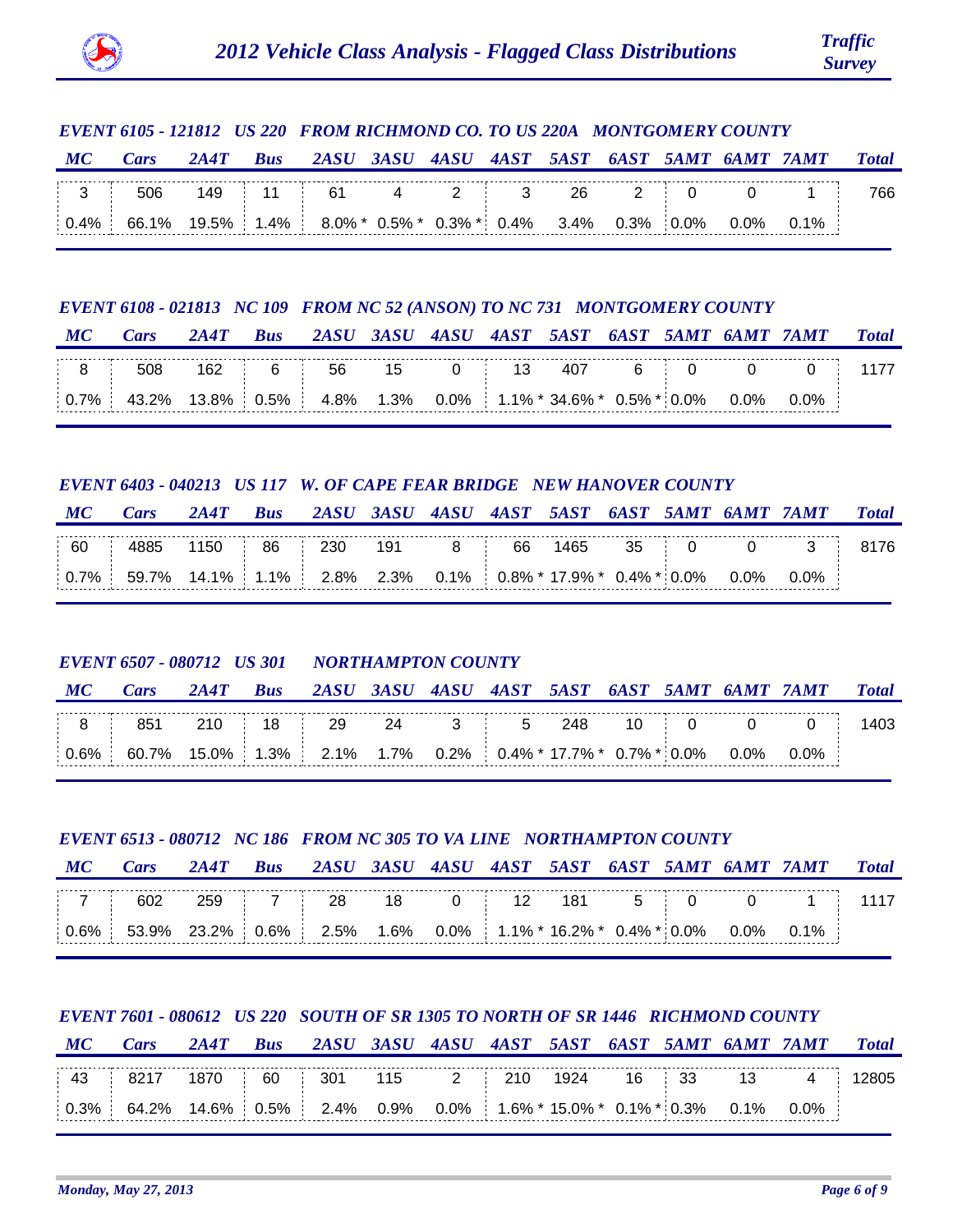

# *EVENT 7602 - 081312 US 1 SOUTH OF SR 1103 TO NORTH OF SR 1999 RICHMOND COUNTY*

| MC | Cars                                                                                 |  |  |  |  |  | 2A4T Bus 2ASU 3ASU 4ASU 4AST 5AST 6AST 5AMT 6AMT 7AMT | <b>Total</b> |
|----|--------------------------------------------------------------------------------------|--|--|--|--|--|-------------------------------------------------------|--------------|
|    | $\pm$ 17 $\pm$ 1789 426 $\pm$ 26 $\pm$ 96 15 1 $\pm$ 60 652 4 $\pm$ 2 1 0 $\pm$ 3087 |  |  |  |  |  |                                                       |              |
|    |                                                                                      |  |  |  |  |  |                                                       |              |

## *EVENT 7608 - 043012 US 74 FROM NC 145 TO US 74 BUS RICHMOND COUNTY*

| MC | <b>Cars</b> |  |  |  |  |  | 2A4T Bus 2ASU 3ASU 4ASU 4AST 5AST 6AST 5AMT 6AMT 7AMT Total |  |
|----|-------------|--|--|--|--|--|-------------------------------------------------------------|--|
|    |             |  |  |  |  |  |                                                             |  |
|    |             |  |  |  |  |  |                                                             |  |

## *EVENT 8307 - 021913 US 52 FROM NC 742 TO NC 731 STANLY COUNTY*

| MC | Cars                                                                           |  | 2A4T Bus 2ASU 3ASU 4ASU 4AST 5AST 6AST 5AMT 6AMT 7AMT |  |  |  |  | <i><b>Total</b></i> |
|----|--------------------------------------------------------------------------------|--|-------------------------------------------------------|--|--|--|--|---------------------|
|    |                                                                                |  |                                                       |  |  |  |  |                     |
|    | $\vert$ 0.1% 59.5% 18.6% 0.7% 3.9% 0.4% 0.0% 1.5%* 14.9%* 0.3%* 0.0% 0.0% 0.1% |  |                                                       |  |  |  |  |                     |

# *EVENT 8308 - 021913 NC 742 FROM US 52 (UNION) TO NC 138 STANLY COUNTY*

## *MC Cars 2A4T Bus 2ASU 3ASU 4ASU 4AST 5AST 6AST 5AMT 6AMT 7AMT Total*

| 10/ | $\sim$ 1.1% $\sim$ 7 | ີ 4% * | ጸ% * | ົາ 0% * ົບ. | <u>ገ.7% </u> | 6 Q% | ገ 2% | በ% | በ% | ጋ% |  |
|-----|----------------------|--------|------|-------------|--------------|------|------|----|----|----|--|

## *EVENT 8421 - 062512 NC 89 FROM NC 66 TO NC 704 STOKES COUNTY*

| MC             | Cars                                                                        | 2AAT | <b>Bus</b> |                         |  |  |  | 2ASU 3ASU 4ASU 4AST 5AST 6AST 5AMT 6AMT 7AMT | <b>Total</b> |
|----------------|-----------------------------------------------------------------------------|------|------------|-------------------------|--|--|--|----------------------------------------------|--------------|
| $\frac{1}{28}$ | 559                                                                         |      |            | 185 3 34 21 1 13 25 2 0 |  |  |  |                                              |              |
|                | $\vert$ 3.2%* 64.3% 21.3% 0.3% 3.9% 2.4% 0.1% 1.5% 2.9% 0.2% 0.0% 0.0% 0.0% |      |            |                         |  |  |  |                                              |              |

## *EVENT 8422 - 062512 NC 89 FROM NC 704 TO NC 268 STOKES COUNTY*

| MC | Cars                                                                    |  |  |  |  |  | 2A4T Bus 2ASU 3ASU 4ASU 4AST 5AST 6AST 5AMT 6AMT 7AMT Total |  |
|----|-------------------------------------------------------------------------|--|--|--|--|--|-------------------------------------------------------------|--|
|    |                                                                         |  |  |  |  |  |                                                             |  |
|    | $4.1\%$ * 67.0% 17.2% 0.0% 4.6% 4.1% 0.6% 2.4% 0.6% 0.0% 0.0% 0.0% 0.0% |  |  |  |  |  |                                                             |  |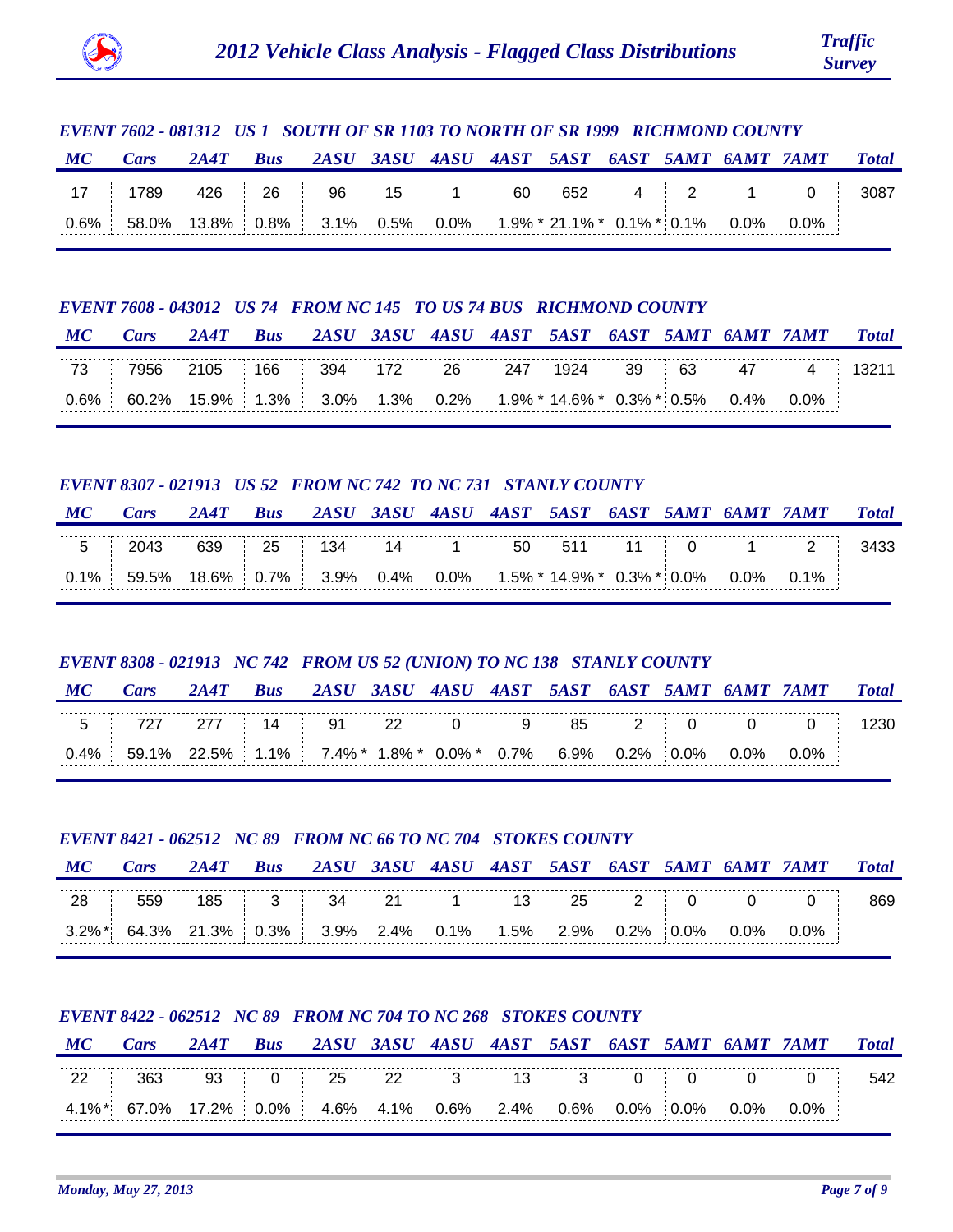

# *EVENT 8429 - 062512 NC 66 FROM NC 268 TO NC 89 STOKES COUNTY*

| MC | Cars                                                                              |  |  |  |  |  | 2A4T Bus 2ASU 3ASU 4ASU 4AST 5AST 6AST 5AMT 6AMT 7AMT Total |  |
|----|-----------------------------------------------------------------------------------|--|--|--|--|--|-------------------------------------------------------------|--|
|    |                                                                                   |  |  |  |  |  |                                                             |  |
|    | $\frac{1}{2}$ 5.1%* 76.9% 12.0% 1.7% 3.4% 0.0% 0.0% 1.7% 0.0% 0.0% 0.0% 0.0% 0.0% |  |  |  |  |  |                                                             |  |

#### *EVENT 8601 - 060512 US 19-74 WEST OF SR 1140 TO EAST OF NC 28 SWAIN COUNTY*

| $\bm{M}$ C | Cars                                                                        | 2A4T |  |  |  |  | Bus 2ASU 3ASU 4ASU 4AST 5AST 6AST 5AMT 6AMT 7AMT | <b>Total</b> |
|------------|-----------------------------------------------------------------------------|------|--|--|--|--|--------------------------------------------------|--------------|
| 497        |                                                                             |      |  |  |  |  | $-$ 6141 1856 35 286 56 3 136 241 9 4 0 2 9263   |              |
|            | $\vert$ 5.4%* 66.3% 20.0% 0.4% 3.1% 0.6% 0.0% 1.5% 2.6% 0.1% 0.0% 0.0% 0.0% |      |  |  |  |  |                                                  |              |

#### *EVENT 8603 - 060512 US 19 WEST OF NC 28 SWAIN COUNTY*

| MC  | $\angle$ <i>ars</i>                                                                   | 2AAT |        | Bus 2ASU 3ASU 4ASU 4AST 5AST 6AST 5AMT 6AMT 7AMT |    |     |     |    |         |         | <b>Total</b> |
|-----|---------------------------------------------------------------------------------------|------|--------|--------------------------------------------------|----|-----|-----|----|---------|---------|--------------|
| 595 | 5334                                                                                  | 1657 | 38 289 |                                                  | 51 | 146 | 235 | 84 |         |         |              |
|     | $\mid$ 7.1%* $\mid$ 63.8% 19.8% $\mid$ 0.5% $\mid$ 3.5% 0.6% 0.0% 1.7% 2.8% 0.1% 0.0% |      |        |                                                  |    |     |     |    | $0.0\%$ | $0.0\%$ |              |

# *EVENT 8704 - 022513 US 276 EAST OF GOV. RD. TO JUST EAST OF GOV. RD. TRANSYLVANIA COUNTY*

*MC Cars 2A4T Bus 2ASU 3ASU 4ASU 4AST 5AST 6AST 5AMT 6AMT 7AMT Total*

| 0 <sup>0</sup> | <b>LU 30/2</b> * | - 33.9% _ የ | $0.0\%$ 7.8% | <u>ስ በ%</u> | .0% | 9% | $\cap$ $\cap$ % | $0.0\%$ | <u>ባ በ% </u> | $\Omega$ | 0% |  |
|----------------|------------------|-------------|--------------|-------------|-----|----|-----------------|---------|--------------|----------|----|--|

## *EVENT 8707 - 050812 NC 281 TRANSYLVANIA COUNTY*

| $\bm{M}$ C | <i>Cars</i>                                                                           | 2AAT | <b>Bus</b> |    |      |    |       |         | 2ASU 3ASU 4ASU 4AST 5AST 6AST 5AMT 6AMT 7AMT | <b>Total</b> |
|------------|---------------------------------------------------------------------------------------|------|------------|----|------|----|-------|---------|----------------------------------------------|--------------|
| $\pm$ 10   |                                                                                       |      | 387 13     | 70 | 18 0 | 12 | 3 1 0 |         |                                              | 245.         |
|            | $\mid 0.8\% \mid 58.9\% * 31.1\% \mid 1.0\% \mid 5.6\%$ 1.4% 0.0% 1.0% 0.2% 0.1% 0.0% |      |            |    |      |    |       | $0.0\%$ | $0.0\%$                                      |              |

## *EVENT 8801 - 081412 NC 94 US 64 TO HYDE CO LINE TYRRELL COUNTY*

| МС | Cars                                                                                       | 2A4T Bus 2ASU 3ASU 4ASU 4AST 5AST 6AST 5AMT 6AMT 7AMT Total |  |  |  |  |  |  |
|----|--------------------------------------------------------------------------------------------|-------------------------------------------------------------|--|--|--|--|--|--|
|    | │ 10 │  446  354 │  18 │  79  125   6 │  28  177   16 │  0   0   0 │  1257                 |                                                             |  |  |  |  |  |  |
|    | $0.8\%$ 35.5% * 28.2%   1.4%   6.3% * 9.9% * 0.5% *   2.2% * 14.1% * 1.3% * 0.0% 0.0% 0.0% |                                                             |  |  |  |  |  |  |